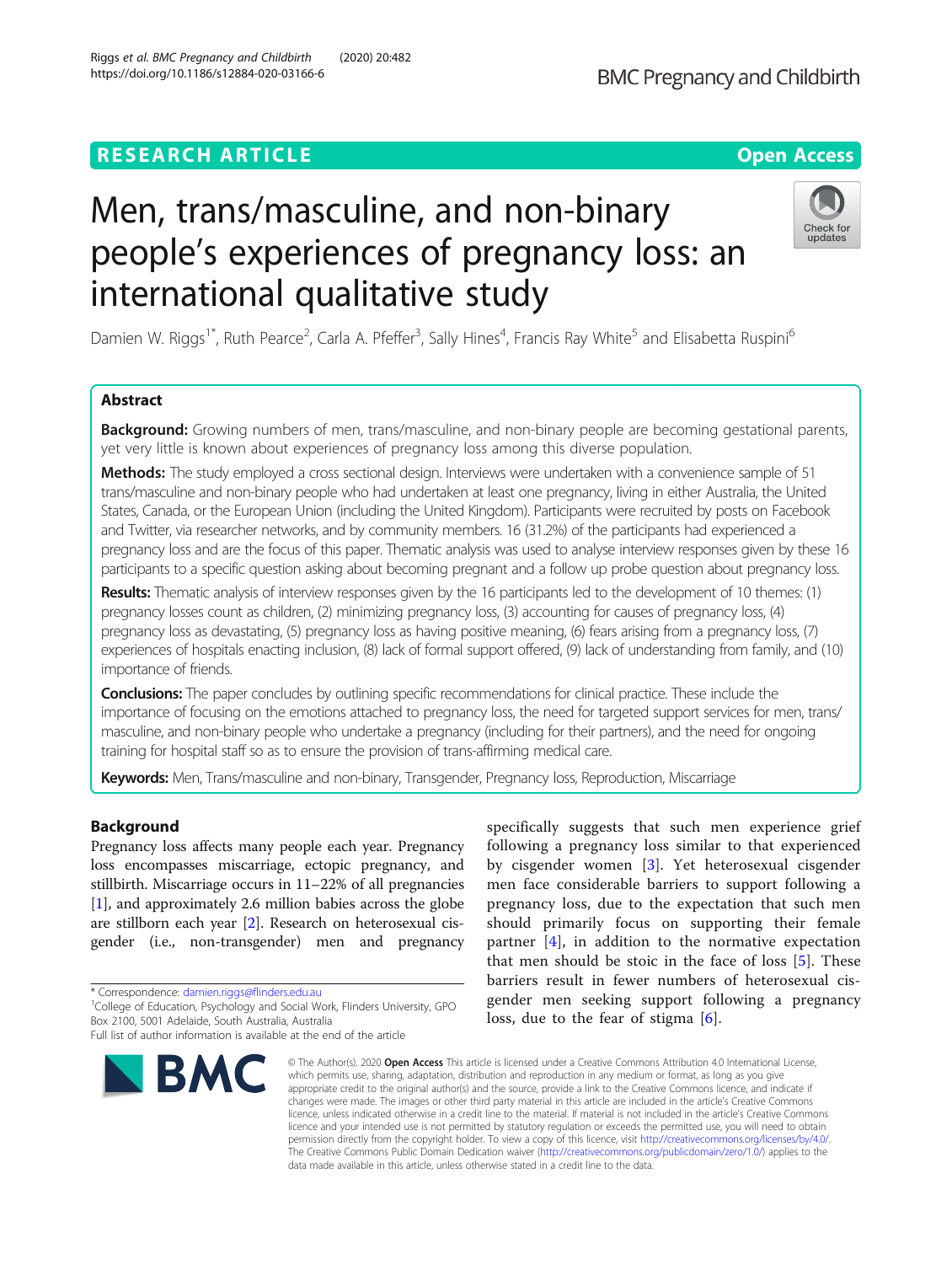Although a growing body of research, summarized briefly above, provides insights as to the specific needs of heterosexual cisgender men who have experienced a pregnancy loss, little is known about how men, trans/ masculine, or non-binary people who undertake a pregnancy experience a pregnancy loss. This paper uses the term "men, trans/masculine, and non-binary people" to refer to people who were coercively assigned female at birth, but who report their identity as, for example, male, man, trans, masculine, transmasculine, non-binary, genderqueer, or agender.

For men, trans/masculine, and non-binary people in receipt of testosterone, concerns have been raised about its potential impact upon a pregnancy, and specifically in terms of causing a pregnancy loss [[7\]](#page-8-0). This reflects concerns raised in early research with cisgender women, which found that higher levels of testosterone may be related to an increased likelihood of experiencing a pregnancy loss [[8\]](#page-8-0) Later research, however, has failed to find a relationship between testosterone concentration in cisgender women and pregnancy loss [\[9](#page-8-0)]. Importantly, not all trans/masculine and non-binary people will choose or have access to hormonal treatments, and those who undertake a planned pregnancy are likely to have ceased hormone treatment in order to become pregnant [\[10](#page-8-0)]. Nonetheless, the most recent research suggests reproductive outcomes for men, trans/masculine, and nonbinary people in receipt of testosterone on par with those of cisgender women [[11\]](#page-8-0).

Previous research on men, trans/masculine, and nonbinary people and pregnancy loss is minimal, and suggests aspects of pregnancy loss unique to this population. Craven's [[12\]](#page-8-0) study of 54 gender and sexuality diverse people who had experienced a pregnancy loss included four transgender or non-binary people. One of these participants, a transmasculine person, noted that despite his pregnancy loss being distressing, it was also taken as a sign that his body was working (i.e., that he was capable of achieving a pregnancy). Nonetheless, he noted that social isolation related to being transmaculine meant that the pregnancy loss was not recognized by others. In their interview study with eight transmasculine people, Ellis and colleagues [\[13](#page-8-0)] report that half of their participants had experienced a pregnancy loss. For these participants, there was the feeling that they had been 'betrayed' by their body, feeling that their bodies couldn't do what, within a cisgenderist logic, they were expected to do (i.e., that bodies assigned female are expected to be able to reproduce). Finally, skelton [[14\]](#page-8-0) has written about personal experiences of miscarriage. skelton resists the idea that pregnancy loss for trans people is a 'failure of the body'. skelton instead suggests, and similar to Craven's participant, that achieving a pregnancy, even if it results in a pregnancy loss, shows that

the body can be used to achieve a given aim (i.e., pregnancy).

Given the limited body of existing research, the objective of the present paper was to explore experiences of pregnancy loss among a sample of men, trans/masculine, and non-binary people who had undertaken a pregnancy.

## Methods

## Researcher reflexivity

We are a team of researchers who, over the past decade, have undertaken research with transgender and nonbinary people and/or their family members. Our focal areas include but are not limited to family formation, parenting, intimate relationships, and healthcare. As a team we are comprised of cisgender, transgender, and non-binary people, of a diversity of genders and sexualities, one of whom has conceived and carried a pregnancy. Because none of us identify specifically as men, trans/masculine, or non-binary people who have conceived, the research under present consideration was undertaken in collaboration with an advisory board that included men, transgender and non-binary members who have conceived, and whose demographic characteristics reflect greater diversity than those represented solely among the authors of the present work.

## Study design

The broader study was a cross-sectional qualitative study of a convenience sample of 51 trans/masculine and nonbinary people. Inclusion criteria were (i) identifying as trans/masculine or non-binary, (ii) having undertaken at least one pregnancy following a gender transition, (iii) living in Australia, the European Union (including the United Kingdom), the United States, or Canada, and (iv) being aged 18 years or older. Participants were recruited via posts on Facebook and Twitter, and flyers circulated both via researcher networks and by men, trans/masculine, and non-binary community members. All recruitment information was circulated in English. Recruitment continued until all participants who responded to the circulated information had been interviewed.

Participants in the U.S. and Canada were paid \$25-\$50 to participate; participants of color were compensated at a higher rate due to targeted recruitment aims for the study and to reflect structural constraints to participation (e.g., U.S. history of racist research exploitation and increased requests for participation) faced by participants of color. Participants in the European Union and Australia were not compensated for their participation. This reflected research norms at the institutions in these countries; compensation for participation in social research is often understood as a form of potential coercion.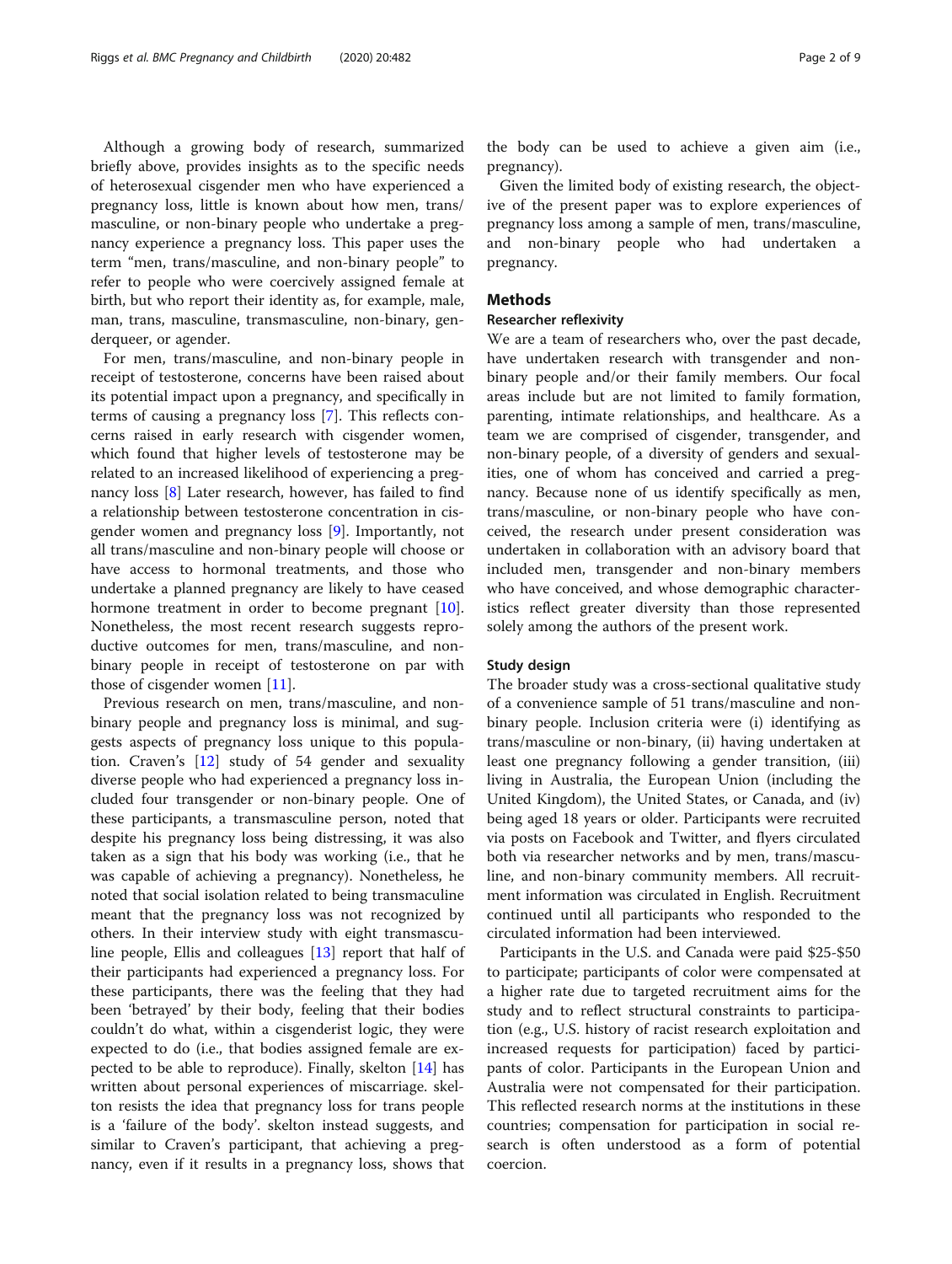## <span id="page-2-0"></span>Data collection

Semi-structured interviews were undertaken either in person or remotely via Skype, Whereby or Zoom, by a research associate of the first author (for Australian interviews), by the second author (for interviews in the European Union including the United Kingdom), or by the third author (for interviews in the United States and Canada). Interviews were undertaken in English between June 2018 and October 2019. In terms of interview questions specific to the present paper, a general question was asked about experiences of undertaking a pregnancy, with specific follow up probe questions about pregnancy loss. Interviews ranged from less than sixty minutes to over three hours, with an average length of 100 min. Interviews were transcribed by a professional service, and participants either chose their own pseudonym, or were allocated a pseudonym if they did not opt to choose their own. Participants were also asked about pronouns, with most participants using either he/him or they/them. These pronouns are used in reporting the findings below.

## Analytic approach

For the purposes of the present paper, responses to the interview questions outlined above where a participant

|  |  | Table 1 Participant demographics |
|--|--|----------------------------------|
|--|--|----------------------------------|

indicated that they had experienced at least one pregnancy loss were extracted for analysis. Importantly, while this question was purposively included in the interview schedule, and then purposively selected for analysis in the present paper, the analysis itself was inductive: it did not begin with a specific hypothesis to test, nor, given the limited previous research, an indicative list of likely topics that would be developed from the data. Of the total sample, 16 participants (31.2%) reported that they had experienced at least one pregnancy loss and were included in the sub-sample for the present paper.

Having extracted interview responses in relation to pregnancy and loss from the 16 participants, the first author then coded the data according to the approach to thematic analysis outlined by Braun and Clarke [\[15](#page-8-0)]. The first step in this process involves familiarization with the data set through repeated readings. The first author read all of the extracts three times, looking for repeated topics or codes. Through this process thematic saturation [[16\]](#page-8-0) was achieved following repeated reading of data extracts from 12 participants, however all 16 participant extracts were included for matters of completeness. Codes identified are included in Table 1. Having developed codes based on repeated readings of the extracts, the first author then shared these codes with the

| Pseudonym Region |           | Gender                                | Sexuality                         | Partner           | Gestational age at which<br>pregnancy loss occurred | Number of live<br>births                                   |
|------------------|-----------|---------------------------------------|-----------------------------------|-------------------|-----------------------------------------------------|------------------------------------------------------------|
| Trent            | Australia | Non-binary                            | No response                       | Single            | 3 weeks                                             | 1                                                          |
| Rich             | Australia | Male                                  | Bisexual/queer                    | Cisgender woman   | 7 weeks                                             | 1                                                          |
| Fred             | Australia | Trans man                             | Pansexual or bisexual             | Cisgender man     | 8 weeks                                             | $\mathcal{P}$                                              |
| Charlie          | EU        | Fluid / masculine leaning             | Human-sexual                      | Transgender man   | 23 weeks                                            | 3                                                          |
| Lewis            | EU        | Transmasculine                        | Pansexual (preference<br>for men) | Transgender man   | 23 weeks                                            | 1                                                          |
| Moddy            | EU        | Agender / non-binary/<br>non-gendered | Asexual/queer                     | Casual partners   | 14 weeks and 8 weeks                                | $\overline{4}$                                             |
| Noam             | EU        | Trans man                             | Bisexual/pansexual                | Cisgender man     | 13 weeks                                            | 2                                                          |
| Will             | EU        | Non-binary / trans man                | Bisexual                          | Cisgender woman   | 7 weeks and 5 weeks                                 | 1                                                          |
| Dan              | EU        | Trans man                             | Gay                               | Transgender man   | 16 weeks                                            | Pregnant at time of<br>interview                           |
| Cole             | US        | Male                                  | Gay                               | Cisgender man     | 6 weeks                                             | 3                                                          |
| Luke             | US        | Trans male                            | Gay                               | ex: cisgender man | 10 weeks (3 additional<br>earlier miscarriages)     | 2                                                          |
| Pete             | US        | Trans guy/F-to-M                      | Oueer                             | Cisgender man     | 6 weeks and 5 weeks                                 | 2                                                          |
| Dee              | US        | Trans/ gender non-binary              | Oueer                             | None              | 8 weeks and 12 weeks                                | $\mathbf{1}$                                               |
| Gage             | US        | Trans man/transmasculine              | Oueer                             | Cisgender woman   | 8 weeks and 8 weeks                                 | 1                                                          |
| Benjamin         | EU        | Male/trans male                       |                                   | Cisgender woman   | 6 weeks                                             | Pregnant at time of<br>interview, has since<br>given birth |
| Markus           | EU        | Man                                   | Fluid / Pansexual / Bisexual      | Cisgender man     | 3 weeks                                             | Pregnant at time of<br>interview, has since<br>given birth |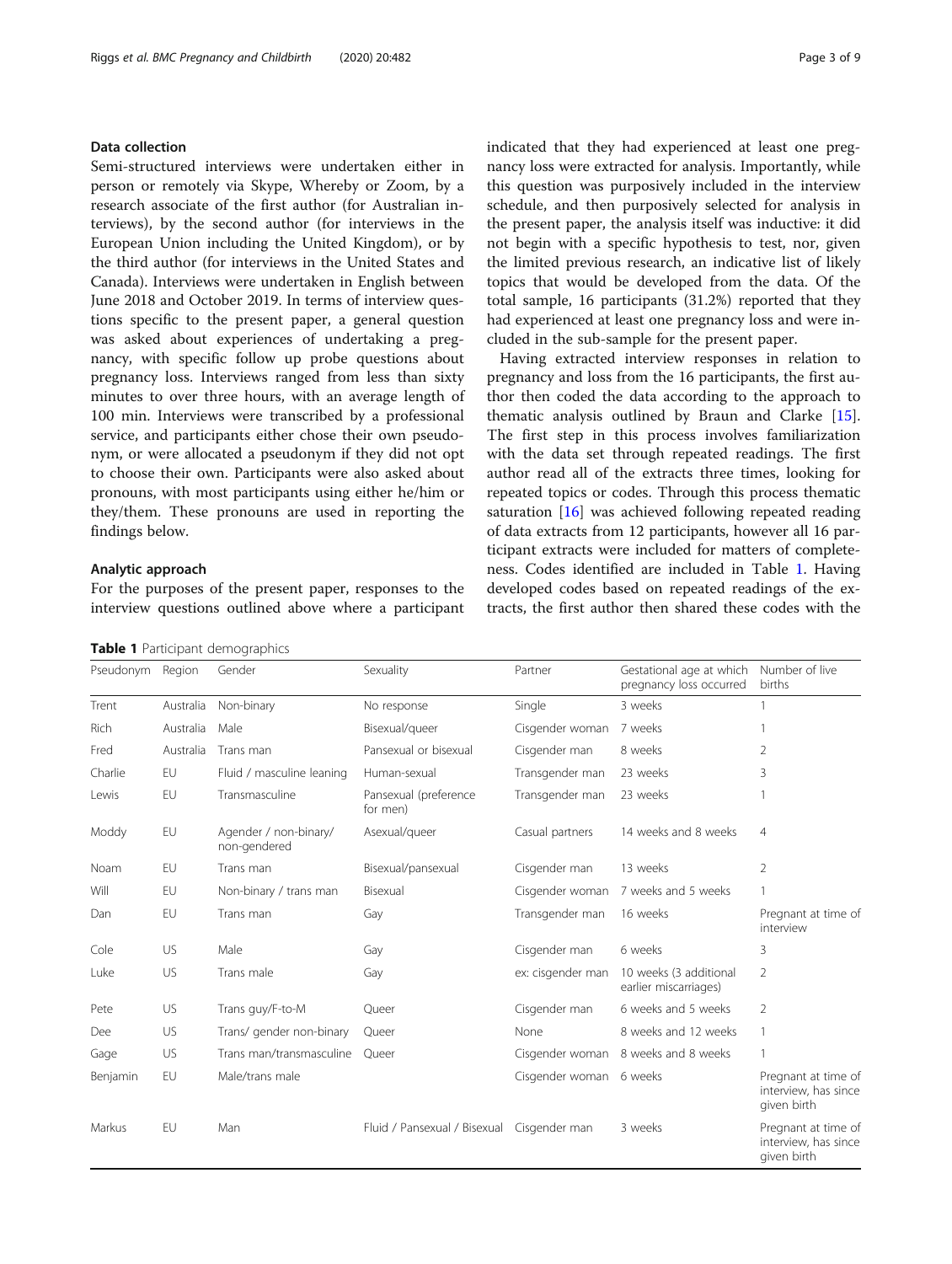second and third authors, who confirmed the codes as representative of the data set in terms of core topics.

Having confirmed the codes developed, the first author then developed themes based on the codes. While codes encompass broad salient topics repeated across the data set, themes by comparison organize codes into logical and coherent sets of information. Themes developed are indicative of topics seen as salient by researchers, rather than as being exhaustive of all possible readings of the data set. Codes and themes were not mutually exclusive across participants: some participants gave interview responses that were located within more than one code or theme. For the present paper, ten key themes were identified through a process of repeated readings of the initial coded data, and a process of distilling codes into coherent thematic groupings. The ten themes are outlined in Table [1.](#page-2-0) Having identified these themes, the first author again shared them with the second and third authors, who confirmed the thematic structure. The first author then selected indicative extracts to include in the presentation of the findings below, which are accompanied by commentary on how the extracts selected demonstrate each of the themes developed, focusing on semantic as opposed to latent meaning.

## Results

## Participants

The average age (at the time of their interview) for the participants included in the sub-sample was 35 years (range 23–49). Of the participants included in the subsample, 10 had experienced one pregnancy loss, and 6 had experienced more than one pregnancy loss. Of the 24 pregnancy losses experienced across all 16 participants in the sub-sample, 19 were early term losses (12 weeks or less), and five were late term losses. Of the participants included in the sub-sample, 15 had experienced a live birth either prior to or following a pregnancy loss. Table 2 provides other demographic information about participants (with gender and sexuality both being participant self-descriptions).

## Themes

### Pregnancy losses count as children

For some participants, when asked about their family make-up, there was a clear orientation towards referring to pregnancy losses as indicative of children. In other words, rather than minimizing a pregnancy loss or discounting pregnancy losses by not counting them as children, some of the participants very much included pregnancy losses as part of their description of their family.

Charlie, for example, when asked about children, stated "I've had two that are here today, and two that aren't. So I still count them". Similarly, Luke stated that "I've given birth to two living children and we had four miscarriages and six or seven chemical pregnancies, and then my youngest, she was a twin, we lost the twin at ten weeks". Other participants, whilst not as clearly labeling pregnancy losses as children, made comparisons that facilitated the conceptualization of pregnancy losses as equated with children, such as Moddy, who drew a comparison between their own pregnancy loss, and a relative's experience of losing a child as a result of sudden infant death syndrome.

## Minimising pregnancy loss

In contrast to the previous theme, a smaller number of participants appeared to minimise pregnancy losses. This is not to suggest that pregnancy losses had no meaning, but rather that pregnancy losses were not treated as children by these participants. Rather, it would seem that a pregnancy loss was situated primarily as a biological function, separate to broader accounts of family or children.

Lewis, for example, when describing a pregnancy loss, noted that "there were some issues before, like what I now sort of see as a miscarriage, but it was like it was just like a really irregular period with a massive clot". Trent spoke about having had two ultrasounds, one where there was a heartbeat and another where there was no heartbeat, before methodically describing the

Table 2 Structure of codes and themes and number of participants situated in each

| Code                                                        | # of participants | Theme                                                                                                             | # of participants |
|-------------------------------------------------------------|-------------------|-------------------------------------------------------------------------------------------------------------------|-------------------|
| 1: Participant introducing pregnancy loss as a topic        | 6                 | Pregnancy losses count as children<br>Minimising pregnancy loss                                                   |                   |
| 2: Perceived factors leading to a pregnancy loss            |                   | Accounting for causes of pregnancy loss                                                                           |                   |
| 3: Emotional responses to pregnancy loss                    | 16                | Pregnancy loss as devastating<br>Pregnancy loss as having positive meaning<br>Fears arising from a pregnancy loss | h                 |
| 4: Formal experiences of support following pregnancy loss   |                   | Experiences of hospitals enacting inclusion<br>Lack of formal support offered                                     |                   |
| 5: Informal experiences of support following pregnancy loss | 8                 | Lack of understanding from family<br>Importance of friends, including those with<br>lived experience              |                   |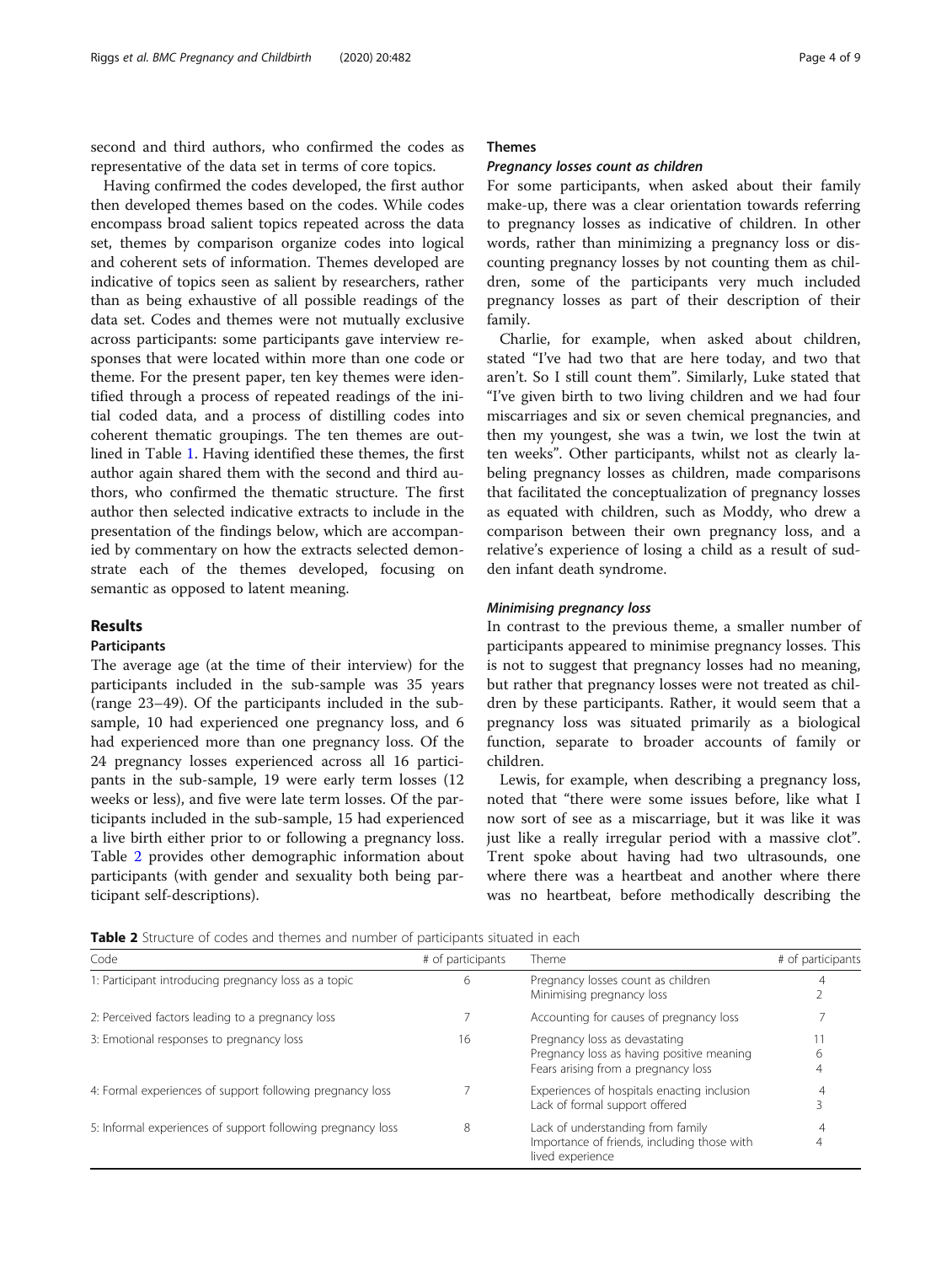process of dilation and curettage. In a similar way, Pete shared that "I carried the pregnancy for just six weeks and had a miscarriage. We understood that happens a lot, so we weren't too worried about it".

### Accounting for the causes of pregnancy loss

In terms of this next theme, it is important to note that participants were not asked to explain the cause of their pregnancy loss(es). Nonetheless, almost half of the participants oriented to the topic of causes naturalistically when speaking about the experience of pregnancy loss. Accounts of potential causes largely involved conjecture on the part of participants, though some participants noted that medical professionals had given an indication of why a pregnancy loss may have occurred.

When accounting for causes, some participants normalized pregnancy loss, suggesting that it was for many people a routine and expected aspect of reproduction. An example of this was Pete, who noted that his fertility specialist suggested it was likely just due to his age, or Cole, who suggested that in the immediate months after a person ceases taking testosterone, "our bodies can get pregnant, but they are not [yet] ready to actually carry a baby to term" (though as noted earlier in this paper, even this claim may not reflect the latest research evidence [[11\]](#page-8-0)). Other participants provided specific examples of what they believed to be the causes of a pregnancy loss, and these typically related to stressful life events. Charlie, for example, suggested that he experienced pregnancy losses because his body wasn't healthy and he wasn't "eating right". Moddy reported that they experienced a pregnancy loss after being pushed down a flight of stairs by an adult child. Dan felt that the stress of illness and a death in the family had resulted in a pregnancy loss: "I was ill three weeks prior, so we put it down to that… and then the day before [the miscarriage] I actually lost my cousin… so we put me getting stressed and everything down to rushing back".

## Pregnancy loss as devastating

In terms of emotional responses to experiencing a pregnancy loss, a majority of participants suggested that a pregnancy loss was devastating. Participants typically used strong emotive language when speaking about pregnancy losses, and this was particularly true for participants who did not minimize a pregnancy loss, but rather saw it as a significant life event.

Charlie stated that following his pregnancy loss, he went "off the rails, absolutely nuts". Will described his pregnancy loss as "heartbreaking", noting that "the first time I had a positive test… I of course was jumping the gun and making all these plans and I was pretty devastated, you know I was devastated and it was horrible". Ben described his experience of pregnancy loss as

"traumatizing", and went on to suggest that the pregnancy loss felt like the "loss of an option" in terms of having a child. Lewis noted that "I was devastated, even though I didn't know about it until it happened, and it must have been really early. Then I had a couple more [pregnancy losses] before [I gave birth to child], but really early [losses]. They were quite hard to deal with".

#### Pregnancy loss as having positive meaning

By comparison, a smaller number of participants suggested that a pregnancy loss could be seen as having positive meaning. This specifically related to concerns by some of the participants that having previously been prescribed hormones might have meant they would not be able to conceive. Given the relative lack of certainty that has previously been expressed in research about the impact of testosterone on the capacity to become pregnant [[7\]](#page-8-0), it is not surprising that some participants had concerns that were to a degree allayed by eventually becoming pregnant, even if for some it ended in a pregnancy loss.

Will, for example, suggested that "It felt like, [the pregnancy loss] felt more positive than negative. It was sad, but more 'like this can happen'. It felt like we had a bite, like fishing". Markus noted that they had been aware that, given their age, conception might be difficult, leading them to suggest that "I was just thankful that it worked at all, because it was also like, oh, I didn't know about my fertility. So it was, it was always, even if it would lead to miscarriage, it was like yeah, but at least I mean my egg and his sperm, yeah it works". For Gage, a pregnancy loss was positive in two senses: he felt that, at the time, he and his partner "weren't quite ready" for a child, but that the pregnancy loss really made it clear to his partner in particular that she wanted to have a child.

## Fears arising from a pregnancy loss

For some participants, there were emotional responses that extended beyond the fact of the pregnancy loss. This typically involved more generalized fears about being a pregnant man, trans/masculine, or non-binary person. Specific to this diverse population, fears related to the possibility that pregnancy might not be a possibility, and also to the potential for the recording of information about a pregnancy loss to force disclosure to other people that a participant was transgender.

Trent, for example, was concerned about having a medical record in relation to pregnancy loss, and whether or not that would serve as a marker of his gender history. Similarly, when he was experiencing a pregnancy loss, Pete noted that going to the hospital "was a big decision, considering I was going to have to out myself to a hospital full of strangers. I have never had to go to the emergency room as a trans guy before and it's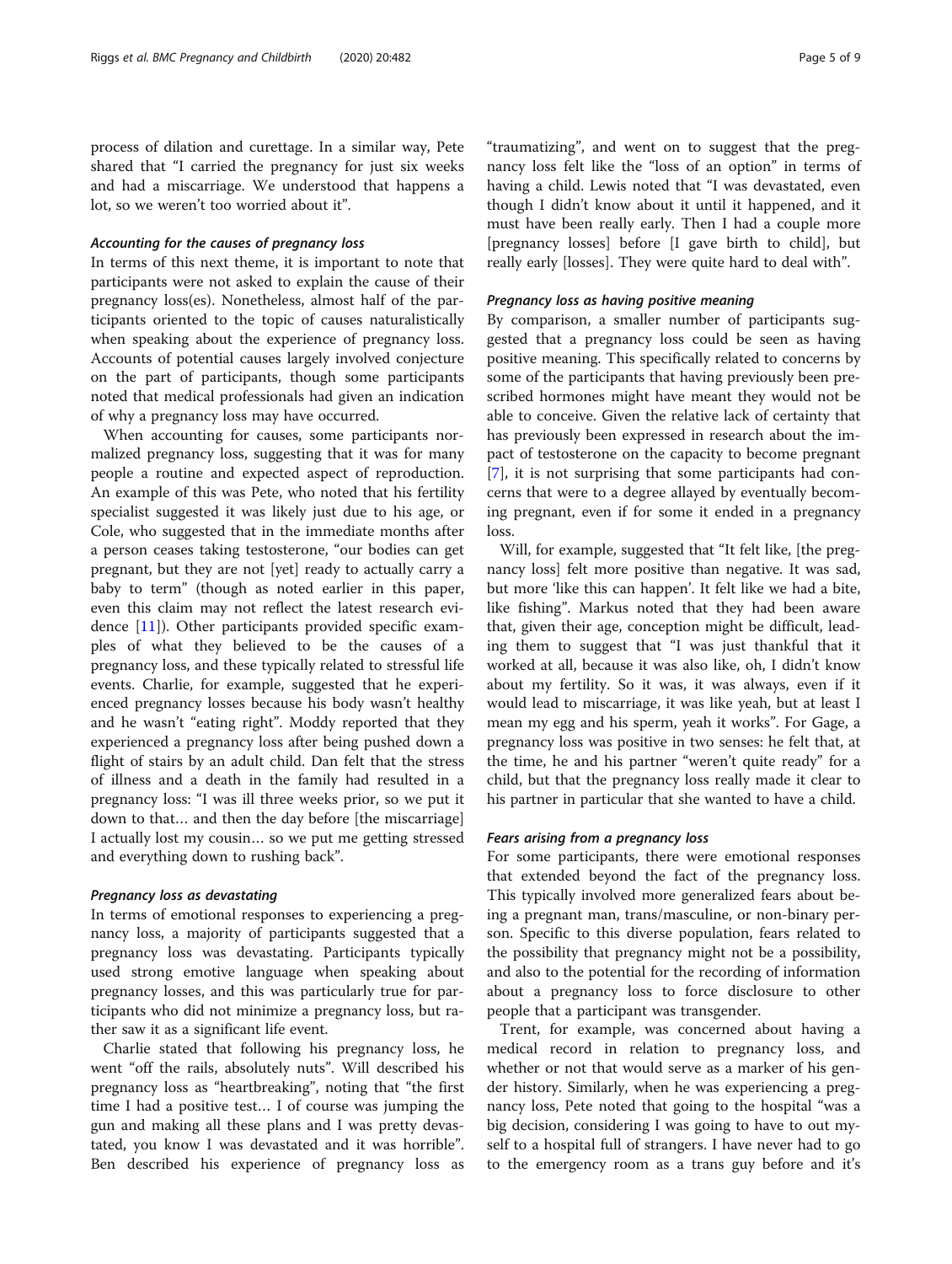always been a huge fear of mine". Both Markus and Dan noted that in subsequent pregnancies, and especially in the first trimester, that they were particularly worried that they would experience another pregnancy loss. Markus, for example, noted that "The first trimester was kind of difficult for me because one thing was the two miscarriages I had before, so I couldn't stay calm or whatever. I was always worried a bit".

## Experiences of hospitals enacting inclusion

Less than half of the participants spoke about receiving formal support in relation to pregnancy loss. Interestingly, of those participants in the present study who did receive formal support from a hospital following a pregnancy loss, a majority spoke about having positive experiences with hospitals. Such experiences typically involved hospital staff acting in trans-affirming ways, and providing reassurance that the pregnancy loss was not a trans-specific phenomenon.

Noam, for example, shared that the hospital he attended took extra care of him, including that when they were writing up his discharge papers, came to ask specifically about his pronouns. Cole noted that hospital nursing staff had been especially supportive, specifically telling him "'This is super common. One in four pregnancies, especially this early on, do not end up being viable. You did nothing wrong. This is not because you're trans. There's no reason why you should believe that this would happen'. I mean, just like they were really, really, really lovely". Pete spoke about a nurse who refused to accept that the hospital computer had him marked as female, and went to lengths to try and amend this in the system: "The code in the computer for miscarriage would only populate to a female patient. [The staff member doing intake] was like 'I can't do this to a female patient. You're a male patient'… So she called IT and had IT come up to try and override the systems, to get me the right diagnostic code".

## Lack of formal support offered

A smaller number of participants, however, noted that they received little or no support from hospital staff. This echoes research with both cisgender men and women [[3,](#page-8-0) [17\]](#page-8-0), who have reported that support following a pregnancy loss is often less than forthcoming. In terms of a lack of support offered by hospitals, this was particularly acute when it came to ongoing support post release from hospital, with participants noting that they desired, and indeed needed, ongoing support, support that was not offered. Moreover, when offered support did not appear mindful of the specific needs of men, trans/masculine, and non-binary people in regard to pregnancy loss, including the partner of the person who was pregnant.

Moddy, for example, stated that "There was no support for miscarriages at that time. I got sent away. There was no offer of counseling, no 'do you need to talk about it', none of that. It felt very, very closed off". Jay stated that they "didn't feel like there was anything available", and they further noted that "I feel like what does exist is around supports for the person who was pregnant and there's very little support for their other person, if there is another person. So I think there needs to be places for trans guys, but there also needs to be places for folks who are partnered to the person who was pregnant".

## Lack of understanding from family

Half of the participants commented about support (or the lack thereof it) from their family. Given that many participants felt that they did not receive adequate or any support from hospital staff, and that participants identified that ongoing support was often non-existent, a lack of support from families often compounded the sense of loss following a pregnancy loss. Given the broader social context, in which pregnancies by men, trans/masculine, and non-binary people are often marginalized or not recognized, the lack of support from families may also serve to further compound this marginalization.

Some participants spoke about unsupportive family members, and particularly mothers. Jay, for example, shared that their mother had told them that they would struggle to conceive, and when they did conceive, she told them "then you'll probably miscarry". This meant that when they did indeed miscarry, Jay struggled to turn to their mother for support. Similarly, Pete noted that he and his partner had decided not to tell their family "because we knew or suspected that my family was not gonna take [being pregnant] well". When Pete experienced a pregnancy loss, he "ended up telling mom and one of my sisters… just because I was upset about it… I think because it was a kind of sad situation they were more supportive than if I had currently been pregnant… So I did have some support through them, but it was limited. I knew they weren't crazy over the idea of me carrying, but they weren't vocalizing it as much".

## Importance of friends, including those with lived experience

For other participants, however, informal support from friends was received, and experienced as vital. Given the lack of support from family that many participants experienced, support from friends was experienced as essential to coping with, and coming to an understanding of, a pregnancy loss. This was especially true when support was provided by friends who had themselves experienced a pregnancy loss, and who acknowledge it as highly emotive, rather than simply dismissing or minimizing the pregnancy loss.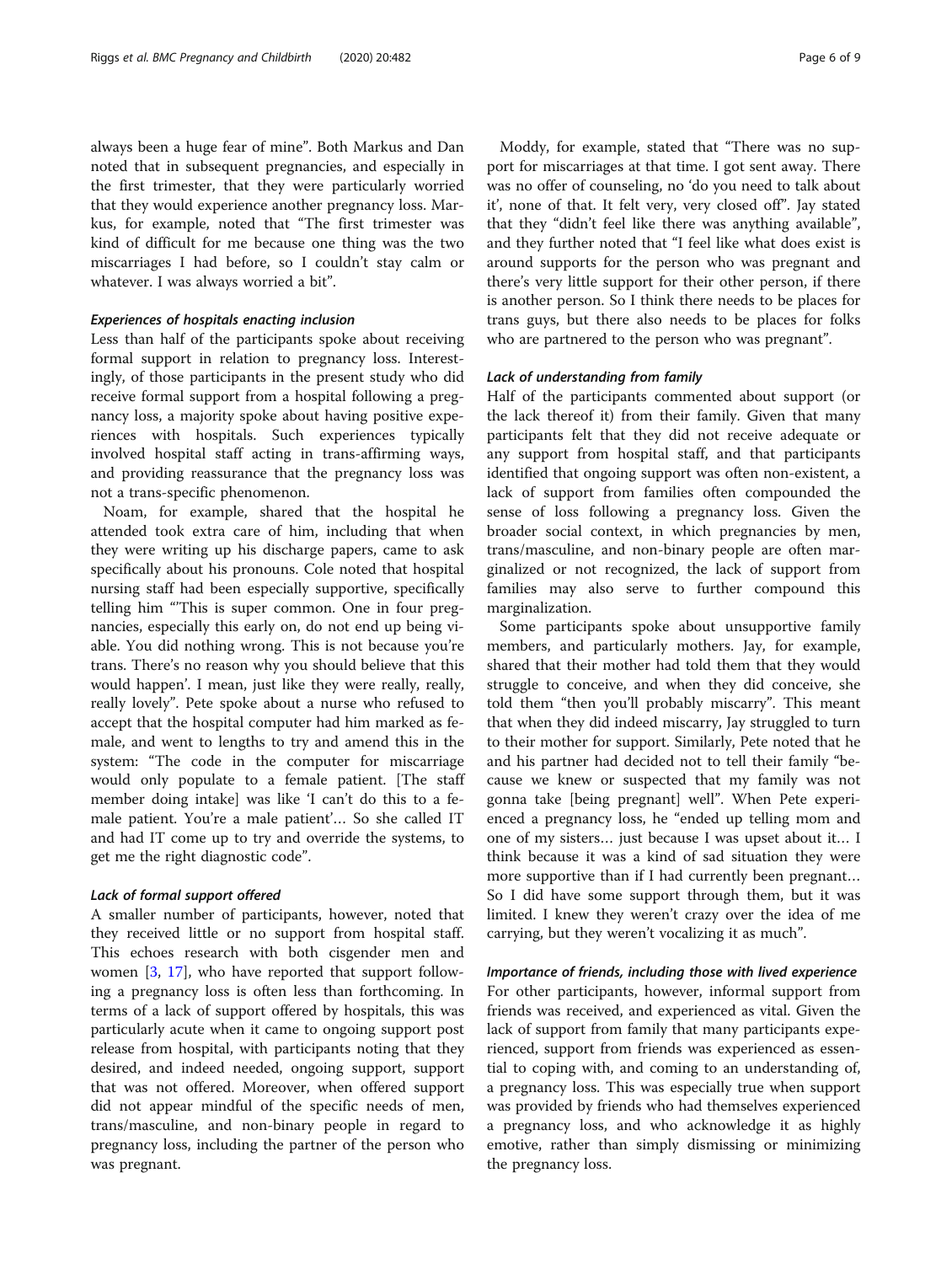Charlie, for example, noted that "Luckily I had at least two of my friends that were supporting me… It was everything that they were there… and if I didn't have them I think I would have gone more nuts than I did". Gage noted that his partner was "amazingly present" and that caring friends who provided "support made a huge difference", including "one of whom had really struggled to get pregnant herself... showed up when I got home without an agenda and just said 'Hey, I'm just gonna sit here next to you this evening and you can ignore me or not'". Jay emphasized the benefits of telling friends, as it meant they could help foster a supportive network, and particularly people who had themselves experienced a pregnancy loss. As they noted, "the outpouring of other people was super helpful. It felt like just about anyone I'd known who tried to get pregnant… said 'Oh yes, this happened to me as well'".

### **Discussion**

The findings reported in this paper provide some support for previous research, both in terms of previous research on cisgender heterosexual men and pregnancy loss, and in terms of the limited literature on gestational parents who are men, trans/masculine, or non-binary. In terms of the former, participants in the present study commonly reported strong emotional responses to a pregnancy loss, and like cisgender men, similar to those experienced by cisgender women [[3\]](#page-8-0). Different to previous research on cisgender men, however, participants in the present study did not report experiencing the expectation that they be stoic in the face of a pregnancy loss [\[5](#page-8-0)], nor did this appear to lead to fewer participants desiring to access support. This difference may be due to the fact that the participants undertook a gestational role, and hence the expectations placed upon them may have been more similar to those placed upon cisgender women, as opposed to cisgender men. Either way, the lack of supports noted by participants, and the importance of friends as a result, is echoed in research with both cisgender women and men [[3,](#page-8-0) [17\]](#page-8-0).

In terms of the limited literature on gestational parents who are men, trans/masculine, or non-binary, and similar to research by Craven [[12\]](#page-8-0), participants in the present study spoke about pregnancy loss as distressing, but also as a sign that their bodies were working. Conversely, the findings reported in this paper did not indicate support for previous research by Ellis and colleagues [[13](#page-8-0)], which found that participants felt 'betrayed' by their body. In the present study none of the 16 participants who had experienced a pregnancy loss drew upon this narrative, suggesting that skelton's [[14](#page-8-0)] resistance to 'failed body' narratives warrants closer attention. Specifically, skelton's [[14\]](#page-8-0) argument, and the findings presented in this paper, must be situated alongside ongoing resistance within transgender communities to the predominance of 'wrong body' narratives used to describe transgender people's lives in media and healthcare contexts. These narratives position transgender people as having been 'born in the wrong body' [[18\]](#page-8-0). 'Wrong body' narratives have been suggested to contribute to the pathologisation of transgender people's lives, as well as framing transgender people's bodies as a problem to be solved  $[18]$  $[18]$ . In the context of pregnancy loss for men, trans/masculine, and non-binary people and the logic of cisgenderism, 'wrong body' narratives may contribute to the sense that for some people, as Ellis and colleagues [[13\]](#page-8-0) found, the body has doubly failed. By contrast, in the present paper, the absence of this type of narrative would suggest potential resistance to 'wrong body' narratives, with pregnancy losses experienced by men, trans/masculine, and non-binary people instead framed as involving bodies that still have the capacity to achieve a certain end (i.e., the birth of a child).

These points about 'wrong body' and 'betrayed' or 'failed' bodies have implications for clinical practice. Specifically, the findings presented in this paper suggest that whilst a pregnancy loss can be deeply distressing for many men, trans/masculine, and non-binary people, it can also be a sign that the body is working. Clinicians will best meet the needs of trans/masculine and nonbinary people who have experienced a pregnancy loss by focusing on the emotions attached both to the loss and to the possible desire to attempt another pregnancy, rather than focusing on pregnancy loss as a means to infer that trans/masculine, non-binary and men's bodies should not be pregnant. The findings reported in this paper also suggest that clinicians will best meet the needs of men, trans/masculine, and non-binary people by acknowledging that, at least for some people, a pregnancy loss may be experienced as a child lost, signaling the need for supportive counseling for both gestational parents and their partners. Such counseling may support men, trans/masculine, and non-binary people and their partners to access further support through informal channels (i.e., friends with lived experience), as well as addressing potential barriers to support in regard to family. This may include involving family members in counseling so as to facilitate their understanding of the needs and experiences of men, trans/masculine, and non-binary people following a pregnancy loss.

These implications for practice highlight that whilst there may be some similarities to other people's experiences of pregnancy loss (i.e., feelings of distress, mixed experiences in terms of support, differing accounts of causes), trans/masculine, non-binary, and men's experiences as highlighted in this paper demonstrate unique points of difference. These include the importance of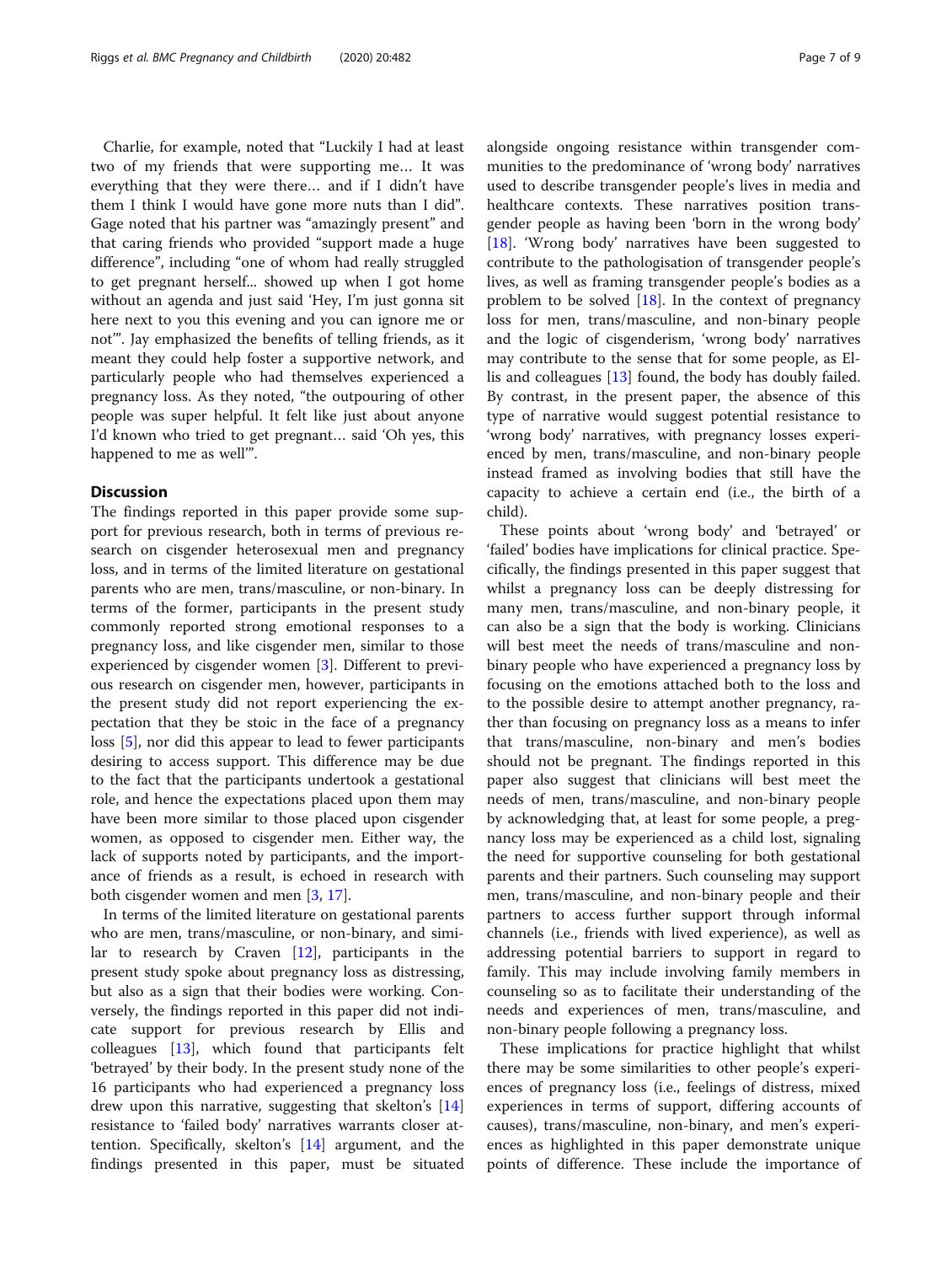inclusive healthcare (i.e., asking about pronouns, refusing to accept misgendering within healthcare systems), the specific meanings that trans/masculine and nonbinary people may bring to the experience of pregnancy loss (i.e., in regards to concerns about testosterone and pregnancy), and the ways in which marginalisation may negatively impact on available support (i.e., in terms of unsupportive family members).

In terms of limitations, participants experienced pregnancy losses at a diversity of gestational ages. Future research will benefit from examining more closely whether gestational age differentially impacts upon experiences of grief in terms of pregnancy loss for men, trans/masculine, and non-binary people, though research on cisgender men's experiences suggests that gestational age is not a determining factor in terms of grief following a pregnancy loss [\[3](#page-8-0)]. Further, and given that age has been found to be a factor in pregnancy loss for cisgender women [[19\]](#page-8-0), it is important to be mindful that age may have played a role in the occurrence of pregnancy loss amongst the sample, though likely did not significantly shape experiences of pregnancy loss. Additionally, it is important to note that the interviews did not uniformly enquire about the relationship between conception, pregnancy loss, and receipt of hormones. Whilst research suggests that testosterone levels are unrelated to pregnancy loss for cisgender women [\[9](#page-8-0)], this is a topic worthy of further investigation in terms of trans/masculine and non-binary people. In contrast to these potential limitations, we would note that web-based sampling, as utilised in the study reported in this paper, is increasingly regarded as a primary and effective sampling strategy for accessing difficult-toreach or 'hidden' populations to discuss sensitive issues (such as, for example, pregnancy loss). This is especially the case for members of transgender communities, who have long used the internet to build community, knowledge, and support in the context of cisgenderism.

## Conclusions

In conclusion, this paper makes an important contribution to the literature through its focused and detailed examination of trans/masculine, non-binary, and men's experiences of pregnancy loss. The findings suggest that ongoing attention to trans/masculine, non-binary, and men's experiences and needs in terms of pregnancy loss is warranted. This includes in terms of the clinical encounter directly following pregnancy loss, ongoing support (both formal and informal), and the importance of providing and creating spaces for and with men, trans/masculine, and non-binary people for their feelings, both positive and negative,

to be explored, in order to ensure that experiences of pregnancy loss are acknowledged and heard.

Specifically, and in order to ensure a trans-affirming space for men, trans/masculine, and non-binary people, both hospital staff and staff providing grief counselling specific to pregnancy loss will benefit from training specific to working with this population. This should include a focus on the importance of asking about pronouns, advocating for system change in terms of ensuring that names, pronouns and gender can be correctly recorded, and ensuring that medical experiences following a pregnancy loss do not further compound the potential grief experienced by men, trans/masculine, and non-binary people and their partners.

### Acknowledgements

The first author lives on the land of the Kaurna people, and acknowledges their sovereignty as First Nations people. The first author would like to thank Clare Bartholomaeus for conducting the Australian interviews. Thanks must go to all of our participants for sharing their experiences. We appreciate constructive feedback given by the reviewers, which helped to strengthen the paper.

#### Authors' contributions

DWR, RP, CP and SH wrote ethics applications for the project reported in the paper. DWR led the analysis and drafted the manuscript. RP and CP undertook interviews, contributed to the analysis, and the drafting of the manuscript. SH wrote the funding application and contributed to the drafting of the manuscript. FW and ER contributed to the drafting of the manuscript and the creation of the interview schedule. The author(s) read and approved the final manuscript.

#### Funding

The research reported in this paper was supported by an Economic and Social Research Council grant, ES/N019067/1. The funding body did not play any role in the design of the study, nor the collection, analysis or interpretation of the data, nor in the writing of the manuscript.

#### Availability of data and materials

The datasets generated during the current study are not publicly available due to ethical concerns. Participants did not consent to having their anonymised transcripts made available to others and privacy may be compromised due to the qualitative nature of the study.

#### Ethics approval and consent to participate

Ethics approval was granted by the Flinders University Social and Behavioural Research Ethics Committee for research conducted in Australia, approval number 7924. The University of Leeds ESSL, Environment and LUBS (AREA) Faculty Research Ethics Committee granted approval for research conducted in the EU (including the UK), approval number AREA 17–070, in accordance with the European Code of Conduct for Research Integrity [[20\]](#page-8-0). The University of South Carolina Institutional Review Board granted approval for research conducted in the US and Canada, approval number Pro00074549, in accordance with the Federal Policy for the Protection of Human Subjects (US) and the Tri-Council Policy Statement on Ethical Conduct for Research Involving Humans (Canada). Recruitment materials included a contact email for the relevant researcher in each country/locale. People interested in participating were invited to make contact via email. Upon contact, potential participants were provided with a full information sheet about the project, detailing the focus of the project, what was requested of them in terms of time, and contacts should they need support following participation. Having read this information sheet, participants signed a consent form to participate in an interview. Participants returned the signed consent form and provided demographic information before undertaking an interview.